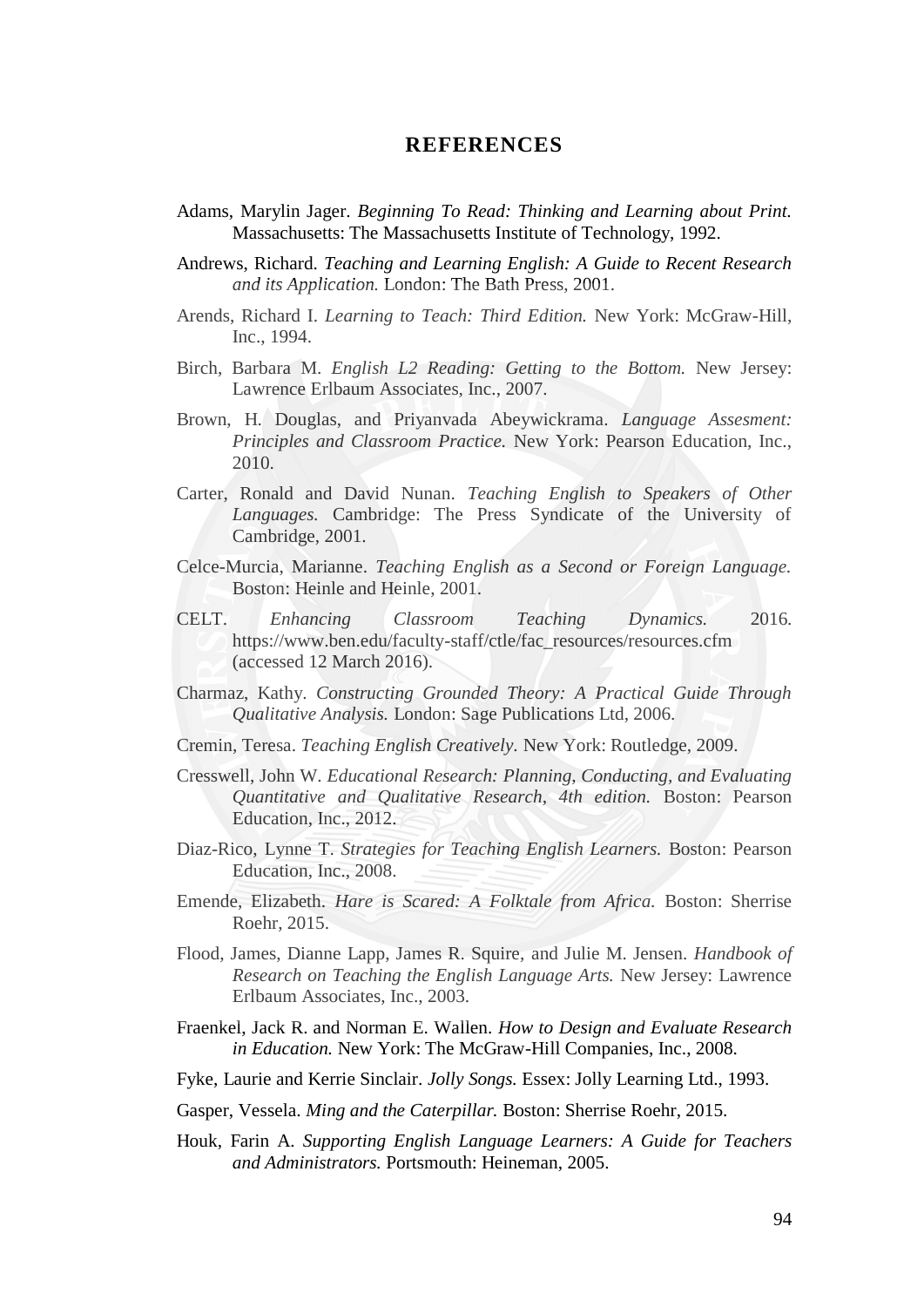- Kember, David. *Action Learning and Action Research.* London: Kogan Page Ltd, 2000.
- Koshy, Valsa. *Action Research for Improving Educational Practice: A Step-by-Step Guide.* London: SAGE Publications Ltd., 2010.
- Linse, Caroline T. *Practical English Language Teaching: Young Learners.* New York: The McGraw-Hill Companies, Inc., 2005.
- McKay, Penny. *Assessing Young Language Learners.* Cambridge: Cambridge University Press, 2006.
- Morris, Darrell. "The Relationship between Children's Concept of Word in Text and Phoneme Awareness." *Research in the Teaching of English, Vol.27, No.2*, (May 1993) http://www.jstor.org/stable/40171218 (accessed 24 February 2016).
- Murray, Denise E. and Mary Ann Christison. *What English Language Teacher Need to Know.* New York: Routledge, 2011.
- Norton, Lin S. *Action Research in Teaching and Learning.* Oxon: Routledge, 2009.
- Nunan, David. *Practical English Language Teaching, First Edition.* New York: McGraw-Hill Companies, Inc., 2003.
- Pearson, P. David. *Handbook of Reading Research .* New York: Routledge Taylor and Francis Group, 2010.
- Randall, Mick and Barbara Thornton. *Advising and Supporting Teachers.* Cambridge: The Press Syndicate of The University of Cambridge, 2001.
- Richards, Keith. *Qualitative Inquiry in TESOL.* New York: Palgrave Macmillan, 2003.
- Richgels, Donald J.,Karla J. Poremba and Lea M. McGee. "Kindergarteners Talk about Print: Phonemic Awareness in Meaningful Contexts." *The Reading Teacher, Vol. 49, No. 8*, 1996. http://www.jstor.org/stable/20201685 (accessed 21 February 2016): 632-642.
- Robbins, Laura A. and Heather A. Kenny. *A Sound Approach: Using Phonemic Awareness to Teach Reading and Spelling.* Canada: Portage and Main Press, 2007.
- Santrock, John W. *Educational Psychology.* New York: McGraw-Hill Companies, Inc., 2012.
- Sowell, Evelyn J. *Educational Research: An Integrative Introduction.* New York: McGraw-Hill Companies, Inc., 2001.
- Trehearne, Miriam. *Comprehensive Literacy Resouce for Kindergarten Teachers.* ETA hand2mind, 2003.
- Ukrainetz,Teresa A., Margaret H. Cooney, Sarah K. Dyer,. "An Investigation into Teaching Phonemic Awareness." *Early Childhood Research Quarterly, 15, No. 3: 331-335*, 2000. http://eric.ed.gov/?id=EJ633374 (accessed 28 March 2016).